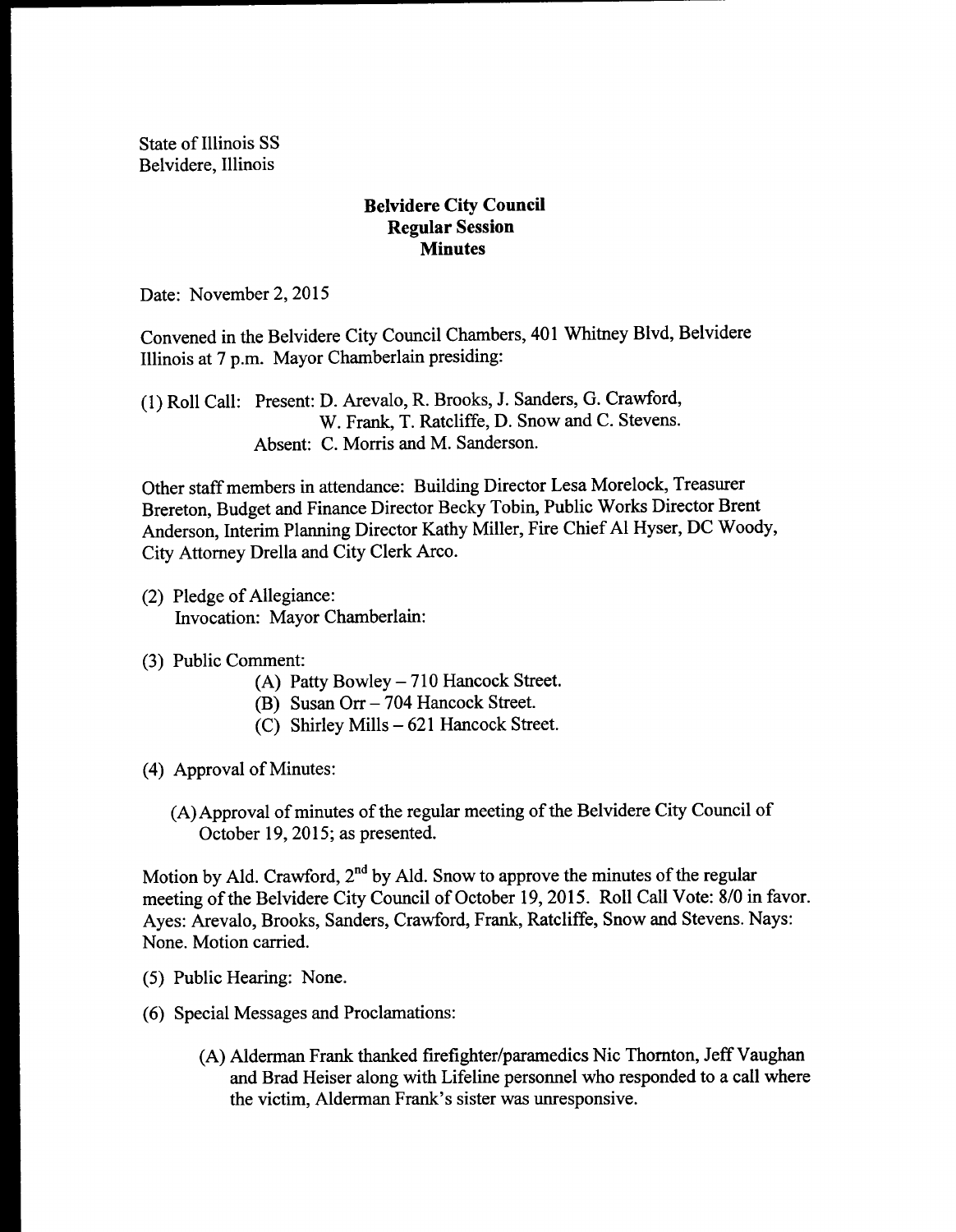- 7) Approval of Expenditures: None.
- 8) Committee Reports & Minutes of City Officers:
	- A) Belvidere Police Department Overtime Report of October 13, 2015 through October 26, 2015.
	- B) Belvidere Fire Department Overtime Report of October 14, 2015 through October 27, 2015.
	- C) Minutes of City-County Coordinating Committee of October 14, 2015.

Let the record show these reports and minutes were read and placed on file.

(D) Minutes of Committee of the Whole – Public Safety and Finance and Personnel of October 26, 2015.

Motion by Ald. Snow,  $2<sup>nd</sup>$  by Ald. Brooks to approve the minutes of Committee of the Whole—Public Safety and Finance and Personnel of October 26, 2015. Roll Call Vote: 8/0 in favor. Ayes: Brooks, Sanders, Crawford, Frank, Ratcliffe, Snow, Stevens, and Arevalo. Nays: None. Motion carried.

- 9) Unfinished Business:
	- (A) Ord.  $\#265H 2^{nd}$  Reading: An Ordinance Amending Section 110-93 of the City of Belvidere Municipal Code (Menomonie Street).

Motion by Ald. Snow. Motion fails due to <sup>a</sup> lack of <sup>a</sup> second.

(B) Ord.  $\#266H - 2^{nd}$  Reading: An Ordinance Authorizing the Transfer of Lost or Stolen Money to the General Fund and Authorizing the Destruction of Pharmaceuticals.

Motion by Ald. Snow, 2<sup>nd</sup> by Ald. Crawford to pass Ord. #266H. Roll Call Vote: 8/0 in favor. Ayes: Sanders, Crawford, Frank, Ratcliffe, Snow, Stevens, Arevalo and Brooks. Nays: None. Motion carried.

(C) Ord.  $#267H - 2^{nd}$  Reading: An Ordinance Granting a Special Use Permit Indoor and Outdoor Commercial Entertainment within the CB, Central Business District (101North State Street).

Motion by Ald. Snow,  $2^{nd}$  by Ald. Arevalo to pass Ord. #267H. Roll Call Vote: 8/0 in favor. Ayes: Crawford, Frank, Ratcliffe, Snow, Stevens, Arevalo, Brooks and Sanders. Nays: None. Motion carried.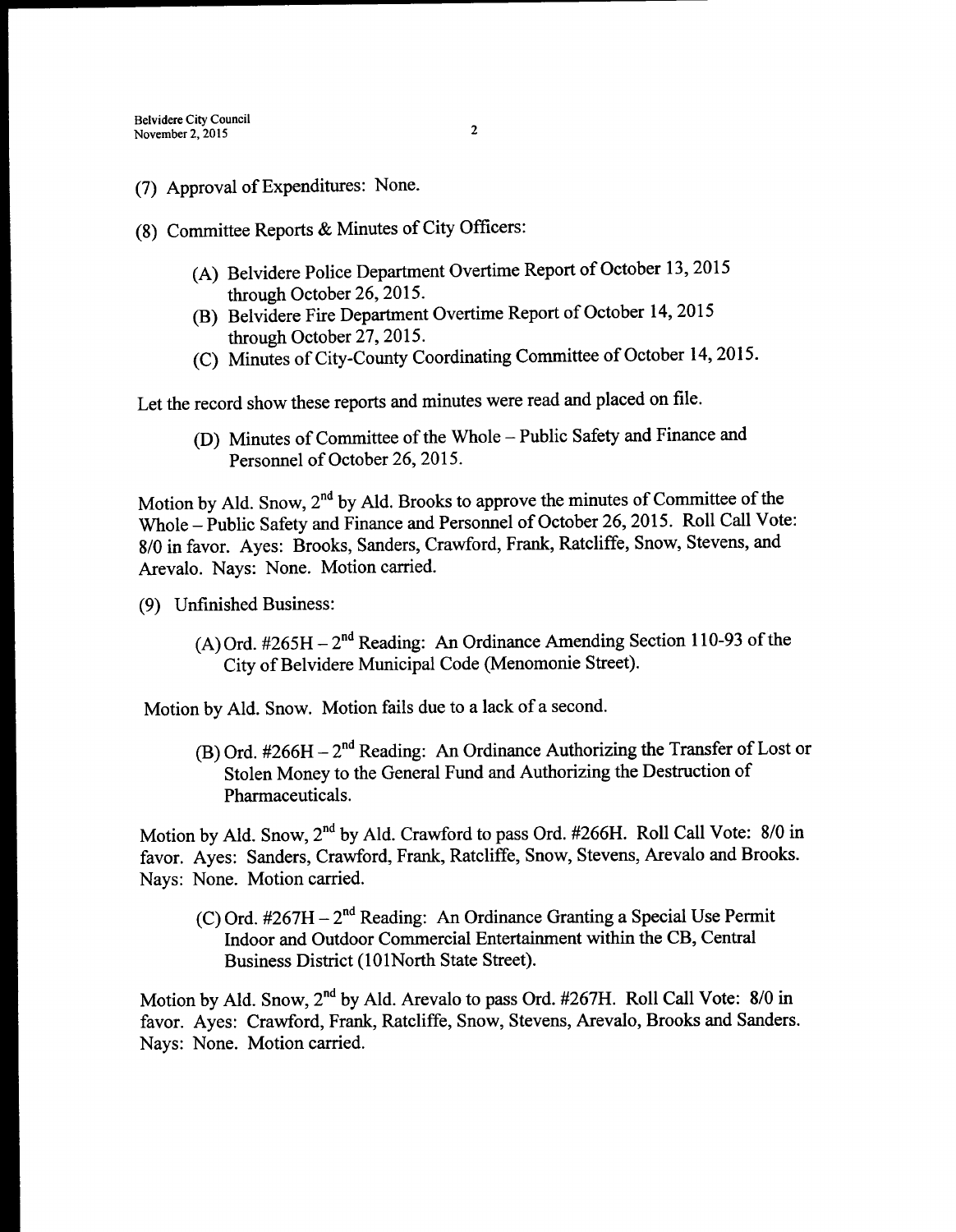D) Ord. #269H - 2<sup>nd</sup> Reading: An Ordinance Granting a Special Use for a Planned Development within the PI, Planned Industrial District( for Speedway LLC at the Southwest Corner of Grant Highway and Crystal Parkway).

Representatives from Speedway LLC discussed amending the height requirement for signs.

Motion by Ald. Arevalo,  $2<sup>nd</sup>$  by Ald. Sanders to pass Ord. #269H. Roll Call Vote: 8/0 in favor. Ayes: Frank, Ratcliffe, Snow, Stevens, Arevalo, Brooks, Sanders and Crawford. Nays: None. Motion carried.

E) Ord. #270H - 2<sup>nd</sup> Reading: An Ordinance Approving Final Plat 3 of Sager Corporate Park (a re-plat of Lots 1 and 2 of Plat 1 of Sager Corporate Park).

Motion by Ald. Crawford,  $2^{nd}$  by Ald. Arevalo to pass Ord. #270H. Motion by Ald. Crawford,  $2^{nd}$  by Ald. Stevens to amend Ord. #270H by striking conditions #2, #3, #4, #5, #6 #7, #8, #9, #10, #11 and #12 from Section 1(as those conditions have been met). Roll Call Vote 8/0 to amend: Ayes: Ratcliffe, Snow, Stevens, Arevalo, Brooks, Sanders, Crawford and Frank. Nays: None. Roll Call Vote to pass 8/0 as amended: Ayes: Snow, Stevens, Arevalo, Brooks, Sanders, Crawford, Frank, and Ratcliffe. Nays: None. Motion carried.

10) New Business:

- A) Ord.  $#271H 1$ <sup>st</sup> Reading: An Ordinance Further Amending Ordinance #342F, as Subsequently Amended by Ordinance #412F, #638G, #961G and 229H Establishing an Enterprise Zone within Certain Unincorporated Areas of the County of Boone and Certain Unincorporated Areas of the City of Belvidere.
- B) Ord.  $#272H 1$ <sup>st</sup> Reading: An Ordinance Authorizing the Sale of Certain Personal Property (Fire Grass Rig).

Let the record show Ordinances #271H and #272H were placed on file for first reading.

(C) Res. #2036-2015: A Resolution Urging Illinois State Leaders to Release Non-General Fund Revenues Payable to Local Governments.

Motion by Ald. Arevalo, 2<sup>nd</sup> by Ald. Stevens to adopt Res. #2036-2015. Roll Call Vote: 8/0 in favor. Ayes: Stevens, Arevalo, Brooks, Sanders, Crawford, Frank, Ratcliffe and Snow. Nays: None. Motion carried.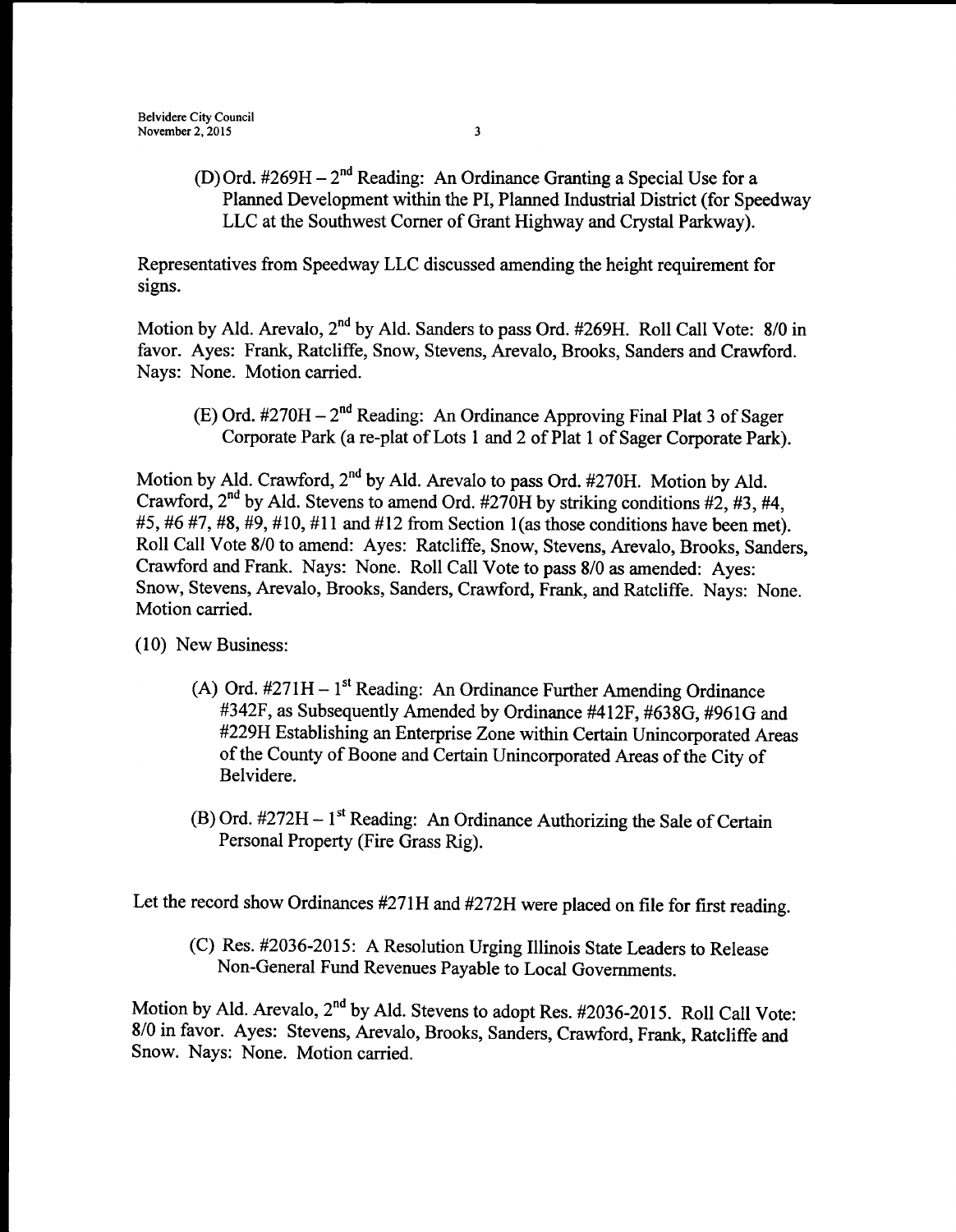Motions forwarded from City-County Coordinating Committee of October 14, 2015:

- (A)Motion to accept invoice  $\#225096$  for \$8,440.34; invoice  $\#166236$  for \$6,059.18 and invoice #162905 for \$4,247.82 (TRC invoices with a 50/50 split between the city and the county). Roll Call Vote: 8/0 in favor. Ayes: Arevalo, Brooks, Sanders, Crawford, Frank, Ratcliffe, Snow and Stevens. Nays: None. Motion carried.
- (B) Motion to accept invoice \$14284 for \$630 (Nijman invoice with a 50/50 split between the city and the county). Roll Call Vote: 8/0 in favor. Ayes: Brooks, Sanders, Crawford, Frank, Ratcliffe, Snow, Stevens and Arevalo. Nays: None. Motion carried.
- C) Motion to accept invoice #802736-B from PDC Labs in the amount of \$19,964.44. (50/50 split between the city and the county). Roll Call Vote: 8/0 in favor. Ayes: Sanders, Crawford, Frank, Ratcliffe, Snow, Stevens, Arevalo and Brooks. Nays: None. Motion carried.
- (D) Motion to accept invoice #44-47296 from ACS with the amendment to remove any mention of Illinois State Sales Tax from the invoice (invoice amount \$3,117.98 with a 50/50 split between the city and the county). Roll Call Vote: 8/0 in favor. Ayes: Crawford, Frank, Ratcliffe, Snow, Stevens, Arevalo, Brooks and Sanders. Nays: None. Motion carried.

Motions forwarded from Public Safety and Finance and Personnel of October 26, 2015.

- A) Motion to accept the Peace Pole from Sister Cites and install at Hub Plaza. Roll Call Vote: 8/0 in favor. Ayes: Frank, Ratcliffe, Snow, Stevens, Arevalo, Brooks, Sanders and Crawford. Nays: None. Motion carried.
- (B) Motion to accept from Boone County Crime Stoppers a grant in the amount of \$1,017 to the Belvidere Fire Department for Tactical Emergency Medical System (TEMS) equipment. Roll Call Vote: 8/0 in favor. Ayes: Ratcliffe, Snow, Stevens, Arevalo, Brooks, Sanders, Crawford and Frank. Nays: None. Motion carried.
- C) Motion to waive the bidding process for Live Scan Print and Palm device, as bidding has already been awarded to the lowest bidder per State Contract PBC83900. Roll Call Vote: 8/0 in favor. Ayes: Snow, Stevens, Arevalo, Brooks, Sanders, Crawford, Frank and Ratcliffe. Nays: None. Motion carried.